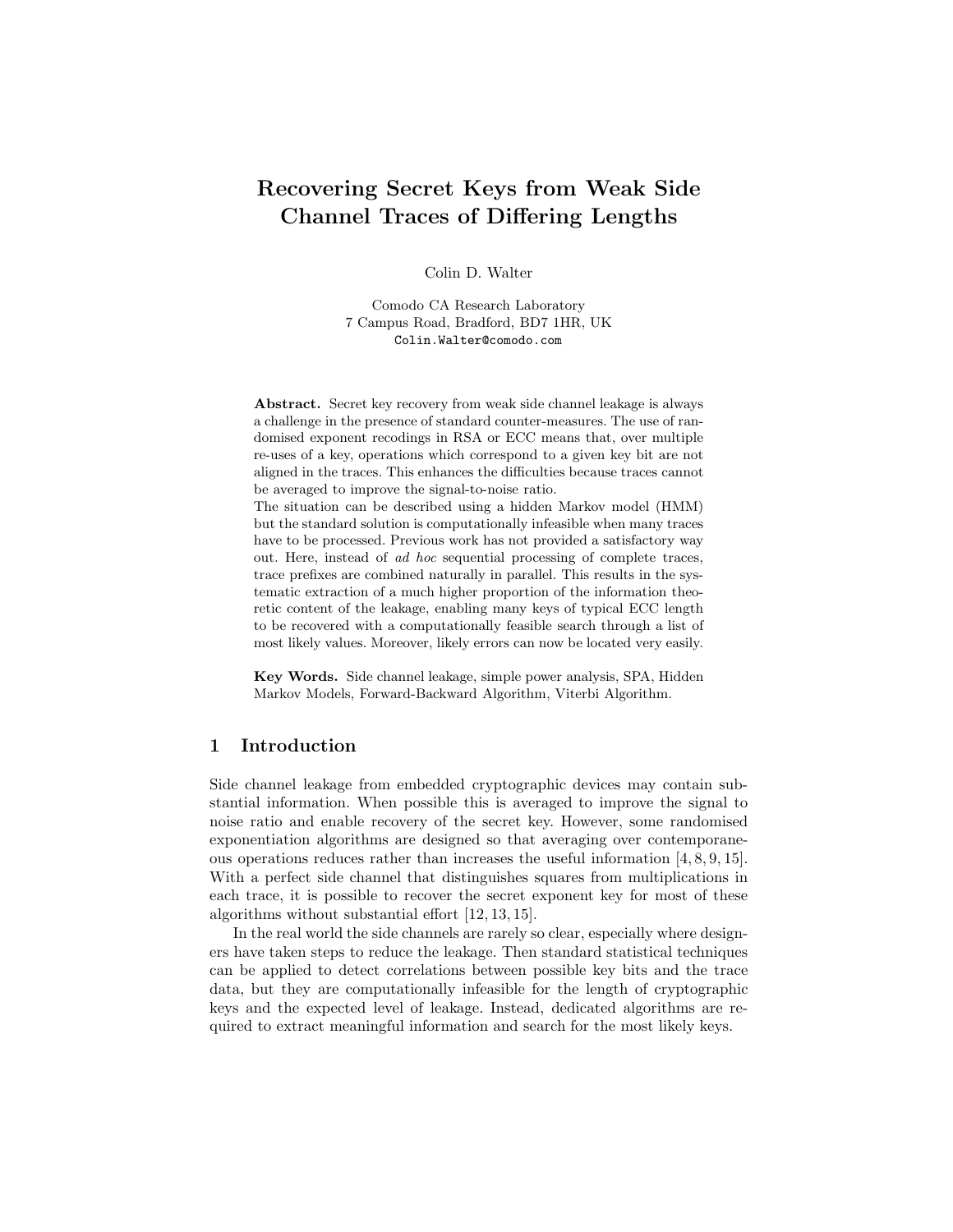Karlov and Wagner [5] modelled this using input-driven Hidden Markov Models, and suggested the sequential processing of complete traces as an effective way of limiting the computational complexity. However, they only consider traces of equal length where the ith observation always corresponds to the ith exponent digit. Green, Noad and Smart [3] show how to deal with the traces of different lengths which are more typical of randomised exponentiation algorithms, and they provide some heuristic methods for the sequential processing of complete traces. Nevertheless, even with strong leakage it is clear from their tables (e.g. *op. cit.* Table 1) that very little of the information content of the traces is successfully extracted. Moreover, it is unclear whether their methods would converge to any solution in the presence of weak leakage.

The hidden Markov model (HMM) of [5] and [3] leads to a forward algorithm that provides a *global* minimum for a metric that measures distance from a bestfit solution. A backward algorithm then generates the state sequence and hence the input key which yields that minimum value. On the other hand, the randomised exponentiation algorithms of interest perform recodings which influence the side channel traces only *locally* for a small number of operations. Therefore it seems better to attempt recovery of input key bits using a more locally-based algorithm. This, of course, is an approach which proved very successful with weak side channels in the original timing and power analysis attacks of Kocher *et al.* [6, 7]. Their averaging of contemporaneous trace outputs does not work here because such values no longer correspond to the same input symbol. Thus, some new ideas are required but, to benefit from very weak leakage, averaging is still key to avoiding previous convergence problems of [5] and [3].

Here the proposed algorithm adjusts trace positions in an attempt to align outputs which correspond to the same input symbol. This allows averaging to take place and also makes it possible to take into account the influence of recoding decisions on neighbouring operations. There are a number of parameters to choose in the algorithm. Their choice enables the calculations to be kept within available computational resources. The output is a set of good guesses at the secret key. Moreover, each bit is naturally assigned a correctness probability which enables likely errors to be located easily. This seems to be a new feature: Green *et al.* [3] do not say if they can locate possible errors, but the ability enables many more errors to be corrected. Simulation results are provided to show what fraction of keys are recoverable for a given effort.

As the whole process is computationally feasible, the immediate conclusion is that designers should assume most leakage can be converted successfully into useful knowledge when a secret key is re-used with these random recoding exponentiation algorithms. Indeed, they should be able to calculate upper bounds on the number of times the key can be safely re-used.

## **2 The Leakage Model**

The context of the attack is the repeated use of a randomised exponentiation algorithm for computing  $M^D$  in any cryptographic group where D is a fixed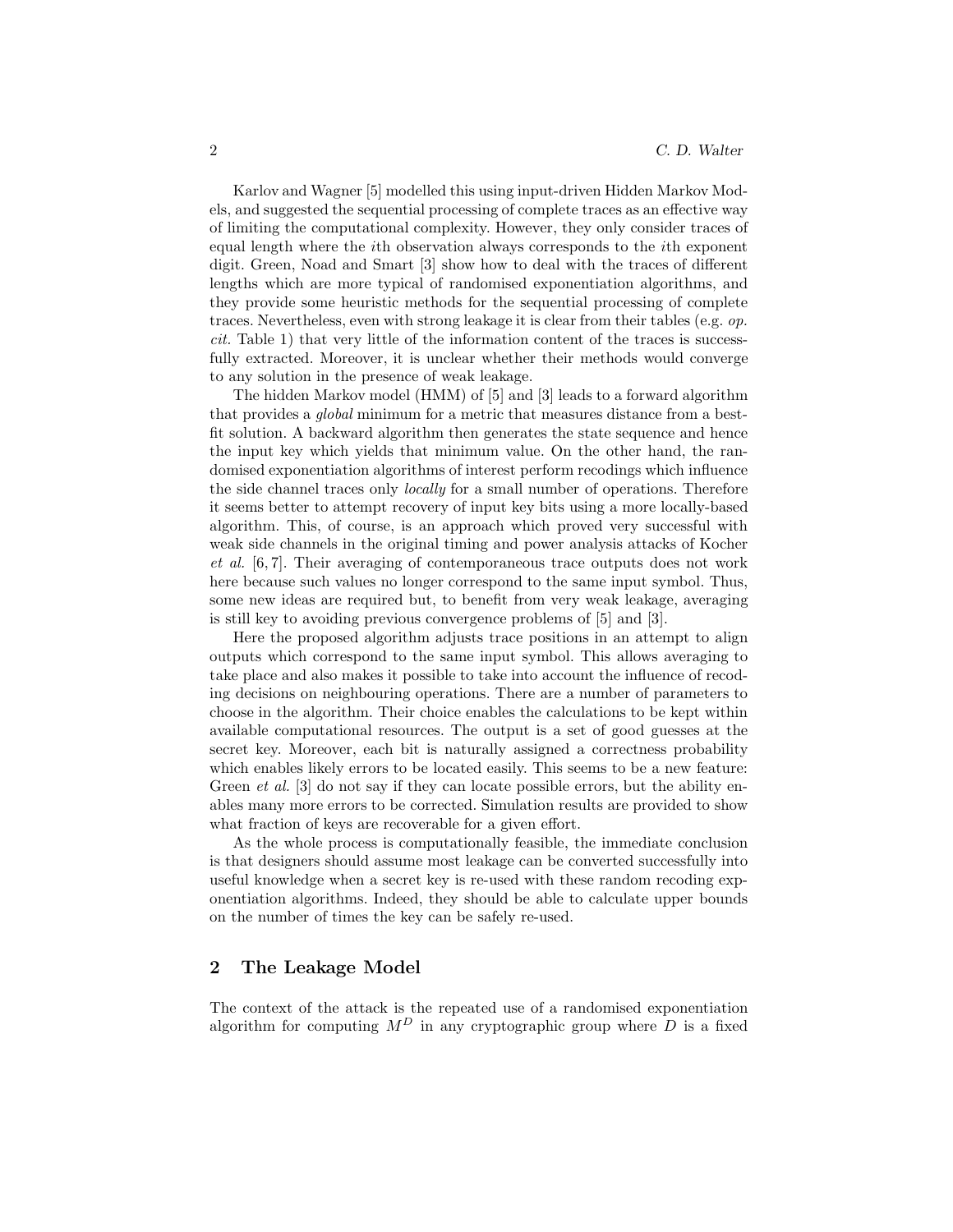secret key which is not subject to blinding by a random multiple of the group order, and M is an unknown ciphertext which may vary and may be whitened. The adversary is assumed to know all the details of the exponentiation algorithm. Use of the key provides him with a side channel trace for the exponentiation itself, but no further information is assumed: he is not expected to be able to choose any input, view any output, or usefully observe any pre- and post- processing.

It is assumed that occurrences of multiplicative operations in the exponentiation can be identified accurately from the corresponding side channel trace, but that their identities as squares or multiplications can only be determined with a substantial degree of inaccuracy<sup>1</sup> [2]. The adversary's aim is to discover  $D$  using computationally feasible resources.

# **3 The Randomised Exponentiation**

Examples of the randomised exponentiation algorithms which can be attacked in the way described here include those of Liardet-Smart [8], Oswald-Aigner [9] and Ha-Moon [4, 15]. Their common, underlying basis is a recoding of the binary representation of the key D into a form

$$
D = ((...(d_{m-1}2^{m_{m-2}} + d_{m-2})2^{m_{m-3}} + ... + d_2)2^{m_1} + d_1)2^{m_0} + d_0
$$

where the digits  $d_i \in \mathcal{D}$  and 2-power exponents  $m_i \in \mathcal{M}$  belong to some fixed, pre-determined sets  $\mathcal D$  and  $\mathcal M$  respectively. Both  $d_i$  and  $m_i$  are selected according to some finite automaton which has the bits of  $D$  and the output from a random number generator (RNG) as inputs. Different bit streams from the RNG result in different recodings of D.

The exponentiation  $M^D$  begins with the pre-calculation of the table  $\{M^d \mid d \in$  $\mathcal{D}$ . Then the main iterative step of the exponentiation consists of  $m_i$  squarings followed by a multiplication by the table value  $M^{d_i}$  when  $d_i \neq 0$ . This results in a sequence of multiplicative operations which is most easily presented using  $d_i$  to denote multiplication by the table entry  $M^{d_i}$  and  $m_i$  copies of 0 to denote the squarings. We call this a *recoding sequence* for D. For example, the exponent  $D = 13_{10} = 1101_2$  has a recoding  $D = (1.2^2+3)2^1+\bar{1}$  which gives the operation sequence  $10030\overline{1}$ . (Alternatives in processing the first digit are ignored.)

The exponentiation algorithms of interest here are assumed to have the property that perfect knowledge of the multiplication/squaring sequences for a small number of recodings of D yields enough information to reconstruct the secret key D with at most a small number of ambiguities. This is the case for the algorithms mentioned above: attacks on them using such information are described in [12], [13] and [15] respectively.

<sup>1</sup> For the table-driven exponentiation algorithms under attack here it may also be possible, with a degree of uncertainty, to identify which table element is used in a multiplication, and hence guess at the most likely value for the exponent digit. The methods below can be extended easily to such cases.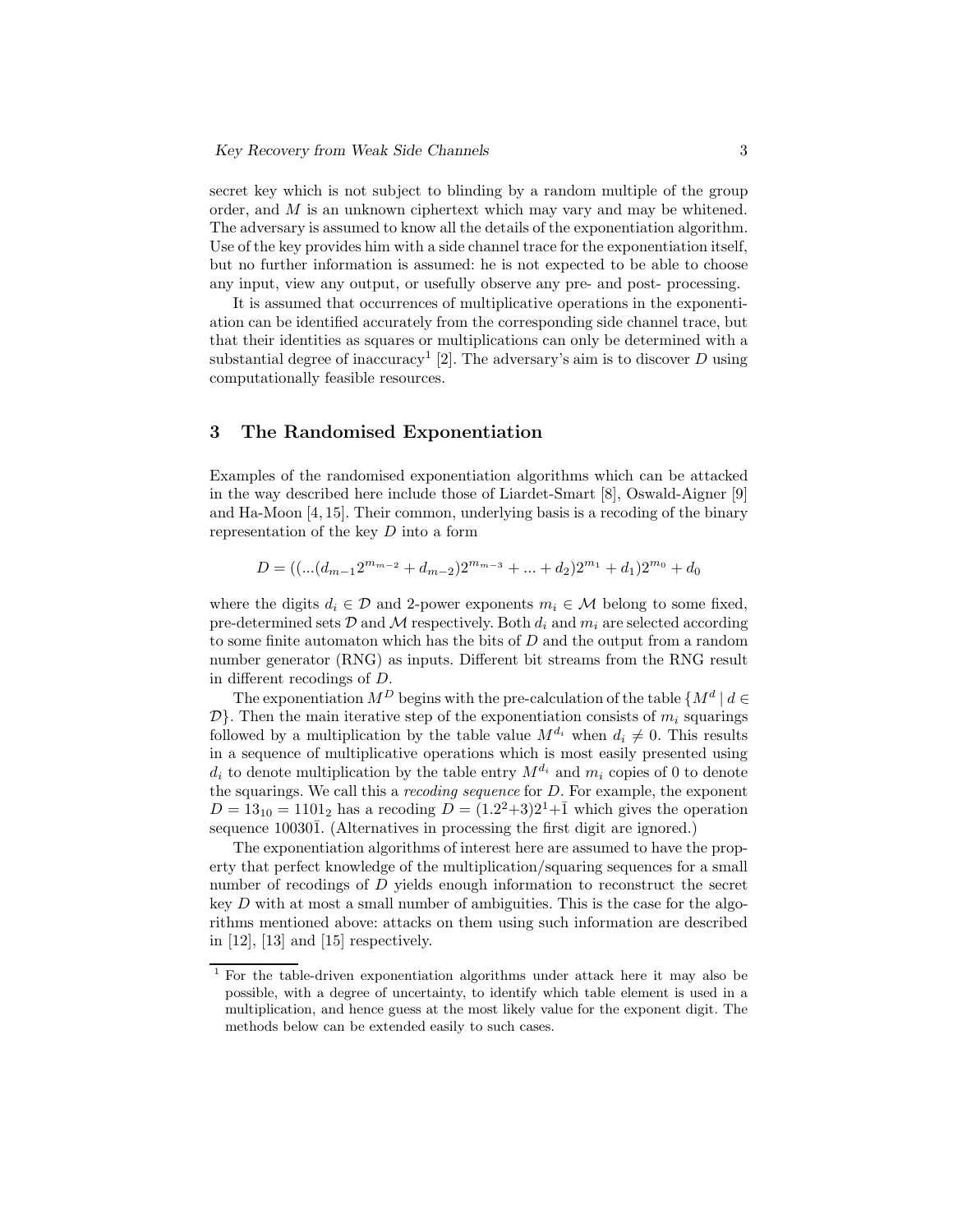#### **4 Notation for Leakage Traces**

The above-mentioned exponentiation algorithms are reasonably secure when the key  $D$  is used only once, as in ECDSA [1], because a single recoding pattern does not generally yield sufficient information to determine a computationally feasible search space for the key. However, for key re-use, the pattern must be hidden. Hence implementers generally employ both hardware and software counter-measures to prevent leakage of the recoding pattern through any side channels. Consequently, an attacker only obtains partial information about any recoding through side channels. But extensive testing of the cryptographic system and some pre-computation enables the adversary to process the side channel information from each exponentiation into a sequence of probabilities that each component operation is a squaring. For convenience, this will be referred to as a *trace*. So the operation sequence  $100301$  yields a trace such as  $(0.23, 0.87, 0.69,$ 0.15, 0.83, 0.42), with the larger probabilities occurring for doublings.

For consistency, exponent bit strings, recoding sequences and traces are all written in the same left-to-right order. For convenience, this is the order in which the recoding process consumes key bits and generates operation sequences. Then, in an obvious sense, a prefix in one list always corresponds to some prefix in another. These prefixes are extended incrementally as the attack progresses.

Recodings are pairs consisting of (i) the operation sequence  $r$  which the recoding automaton has generated for  $D$ , and (ii) the state s which the automaton has entered at that point.  $\mathcal{R}(D)$  denotes the set of all these recodings  $(r, s)$  of D. Let • denote the end-of-list symbol and also the final state of the recoding automaton. A list is called *terminated* or *un-terminated* according to whether or not it ends with this symbol. When the recoding automaton reads • at the end of D, it performs the post-processing stage required to reach its final state • and then stops. Recoding  $D\bullet$  will result in a pair  $(r\bullet,\bullet) \in \mathcal{R}(D\bullet)$  for which r applied to M yields  $M^D$ . r is terminated with  $\bullet$  to indicate that the operation sequence is complete. If D is not terminated, the pair  $(r, s) \in \mathcal{R}(D)$  has  $s \neq \bullet$ and it can be extended to a recoding of any  $D'$  with prefix  $D$ .

In the above example with  $D = 13_{10}$ , both  $r = 10030\overline{1}$  with borrow 0 and  $r' = 10030$  with borrow 1 could represent the output and state of the recoding automaton after processing  $D$  when further input bits are possible. They belong to  $\mathcal{R}(D)$ . Reading • next gives  $(r \bullet, \bullet) \in \mathcal{R}(D \bullet)$  from  $(r, 0)$  as no further processing is required. However, from  $(r', \bar{1})$  there needs to be post-processing to obtain an element in  $\mathcal{R}(D\bullet)$ , for example, by appending  $\bar{1}$  to obtain  $(r'\bar{1}\bullet,\bullet)$ .

#### **5 The Metric**

A metric  $\mu(D,T)$  is constructed to provide a measurement of how well a bit string  $D$  matches the side channel leakage presented in a set  $T$  of traces. Roughly speaking, the "best" guesses at the secret key  $D$  are those strings which provide the smallest distances under this metric. As indicated above, the metric for a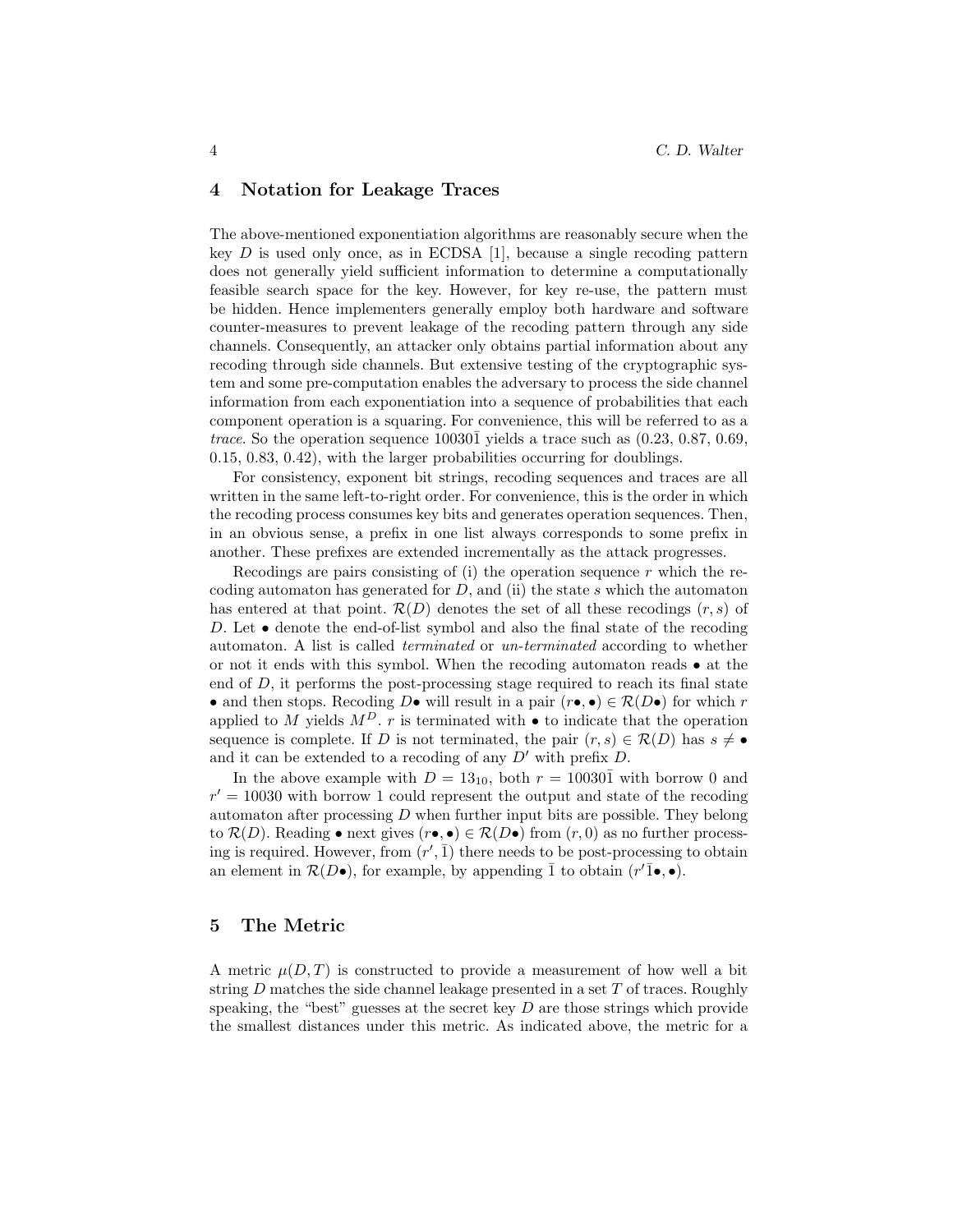set of traces  $T$  is just the average of the value of the metric for a single trace  $t$ :

$$
\mu(D, T) = |T|^{-1} \sum_{t \in T} \mu(D, t)
$$

Here  $\mu(D, t)$  is the minimum of the metric applied to t and a single recoding  $r \in \mathcal{R}(D)$ , i.e.

$$
\mu(D, t) = \min\{\mu(r, t) \mid r \in \mathcal{R}(D)\}
$$

If r is an un-terminated recoding which is no longer than trace t, i.e.  $len(r)$  $len(t)$ , then we define

$$
\mu(r,t) = len(r)^{-1} \sum_{0 \le i < len(r)} (1 - t_i(r_i))
$$

where  $r = (r_0, r_1, ..., r_{len(r)-1}), t = (t_0, t_1, t_2, ...)$ , and  $t_i(r_i)$  is the probability<sup>2</sup> observed through the side channel that the  $i$ th element of trace  $t$  corresponds to the same operation as  $r_i$ . The same definition is also used for  $\mu(r, t)$  if r is a terminated recoding such that  $len(r) = len(t)$ . If  $len(r) > len(t)$  then t is too short to correspond to the recoding r and so we define  $\mu(r, t) = \infty$  whether r is terminated or not. Similarly, if r is a terminated recoding with  $len(r) < len(t)$ then r is too short to correspond to trace t and again we set  $\mu(r, t) = \infty$ .

Scaling by  $len(r)$  prevents shorter recodings of D being given an unjustified selection bias. Then, being the average of a set of probabilities in most cases,  $\mu(r, t)$  lies in  $[0, 1] \cup \infty$ . Hence  $\mu(D, t) \in [0, 1] \cup \infty$  and  $\mu(D, T) \in [0, 1] \cup \infty$ . Clearly  $\mu(r, t)$  is small when the operations in r are those which have high probability in the corresponding initial segment of t. Thus  $\mu(D, T)$  is small when an initial segment of each trace in T closely matches some recoding of D.

If trace  $t$  is too short or too long to correspond to any recoding of  $D$ , then the above definitions give  $\mu(D, t) = \infty$ , and therefore  $\mu(D, T) = \infty$  for any T containing t. Suppose  $d_{max}$  is the largest digit in  $\mathcal D$  and k the length of the shortest trace in  $T$ . Then the shortest trace represents the leakage from too few operations to correspond a recoding of any string satisfying  $D > d_{max}2^k$ . Hence  $\mu(D,T)$  will only be finite for D with at most  $k+|\log_2 d_{max}|$  bits.

The main problem with evaluating  $\mu$  is that for cryptographically sized keys D,  $\mathcal{R}(D)$  is too large a set over which to compute a minimum – it is exponential in the bit length of D. Consequently, we use an approximation

$$
\mu'(D, t) = \text{Min}\{\mu(r, t) \mid r \in \mathcal{S}_t(D)\}
$$

to  $\mu(D, t)$  which is determined iteratively by the best attempts to minimise  $\mu$ for shorter strings. Specifically, for each trace and a suitable parameter  $R$ , we iteratively create a set  $\mathcal{S}_t$  of up to R triples  $(d, i, s)$  which consist of the metric value  $d = \mu(r, t)$  for an underlying "good" recoding r of D, the number i of

<sup>&</sup>lt;sup>2</sup> It may be desirable to augment this definition of  $t_i(r_i)$  to take account of the relevant transition probability from the recoding FA, so that less likely events would yield larger contributions to the sum for  $\mu(r, t)$ .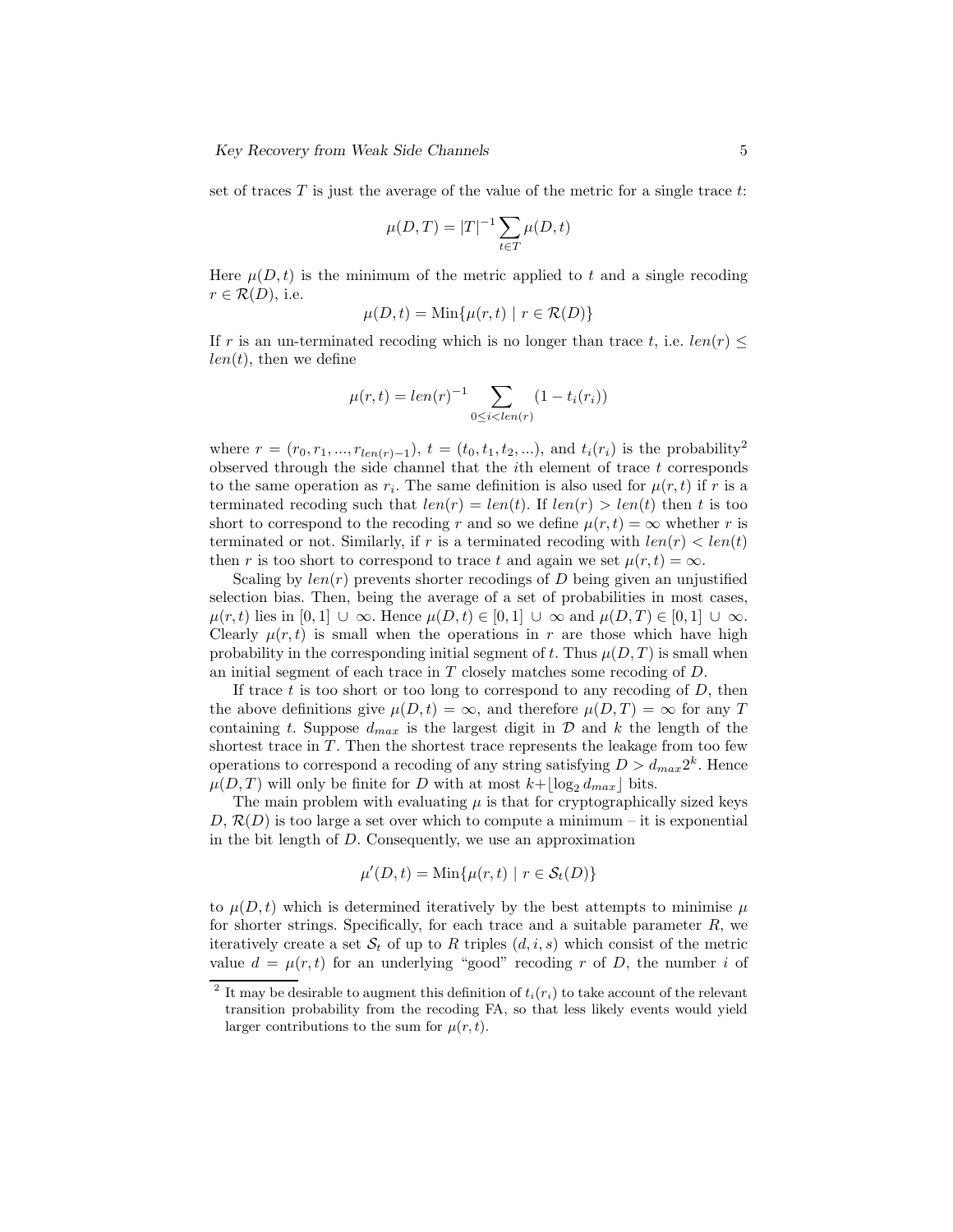operations in  $r$ , and the state  $s$  of the recoding finite automaton after generating r from D. Set  $S_t$  is constructed as follows. First, for D being the empty bit string,  $S_t$  is initialised to contain just the triple  $(0, 0, s_0)$  corresponding to the empty recoding sequence when the recoding automaton is initialised with start state  $s_0$ . For the iterative step, suppose  $D = D'b$  for bit b, and  $S_t'$  is the set of triples constructed for D'. Then, for each  $(d', i', s') \in S_t'$ , s' and b are fed into the FA. The output is a set of new states s and operations to extend the underlying recoding of D' to ones for D. These are used to create new triples  $(d, i, s)$  for D where  $i$  comes from increasing  $i'$  by the number of these operations, and  $d$  comes from a scaled incrementing of d' by the terms  $(1 - t_{i''}(r_{i''}))$  with  $i' \leq i'' < i$ . As the triple also depends on a random input to the FA, there can be several new triples for each one in  $S_t'$ . These are then rationalised by removing triples  $(d_2, i, s)$  for which there is already a triple  $(d_1, i, s)$  with  $d_1 \leq d_2$ . Then the R triples with the smallest values for d are chosen for inclusion in  $S_t$ .

If the recoding automaton had s possible states and  $t_{max}$  were the maximum length of any trace, then  $st_{max}$  would be an upper bound on the size of  $S_t$ . Hence

$$
\mu'(D,T) = \mu(D,T) \quad \text{for } R = st_{max}
$$

since all the smallest intermediate values for  $\mu$  are retained. Whatever R is,  $\mu'$ can be computed easily and accurately in time which is polynomial rather than exponential in  $\log D$ . It avoids enumerating all the recodings of D. R can often be picked much smaller than  $st_{max}$  without significantly affecting the accuracy of the method, and this helps reduce the complexity of the attack.

#### **6 The Search Tree**

The main phase of the attack is the construction and pruning of a (nearly) binary tree where internal edges are labelled by bits and edges to leaves by the end-of-list symbol  $\bullet$ . Each node N is labelled with the (possibly terminated) bit string  $D<sub>N</sub>$  given by concatenating the labels along the branch from the root to N. Nodes are also labelled with  $\mu_N = \mu'(D_N, T)$  and the sets of triples  $\mathcal{S}_{t,N}$  $(t \in T)$  for  $D = D_N$ , each of which is computed incrementally as described in §5. The root  $\rho$  is labelled by the empty string  $D_{\rho} = \epsilon, \mu_{\rho} = \mu(\epsilon, T) = 0$  and  $\mathcal{S}_{t,o} = \{(0,0,s_0)\}\.$  For each non-terminated node N, up to three child nodes are constructed with edges labelled  $0, 1$  and  $\bullet$  respectively. Only the first two can grow further branches, so the tree is almost binary. Upon completion, a set of possible keys  $D$  is obtained from the labels  $D<sub>N</sub>$  on the leaves  $N$ , and they can be arranged in order of likelihood using the values  $\mu_N$ .

The tree is constructed breadth-first to aid pruning. Pruning is driven by the values of  $\mu_N$ , although not quite directly. There are three pruning rules which are applied whenever possible. First, nodes N with  $\mu_N = \infty$  are deleted because  $D<sub>N</sub>$  cannot be the correct key, nor a prefix of the correct key. This limits the depth of the tree, thereby ensuring the construction terminates. It also removes leaves near the root so that leaves only appear towards the bottom of the tree.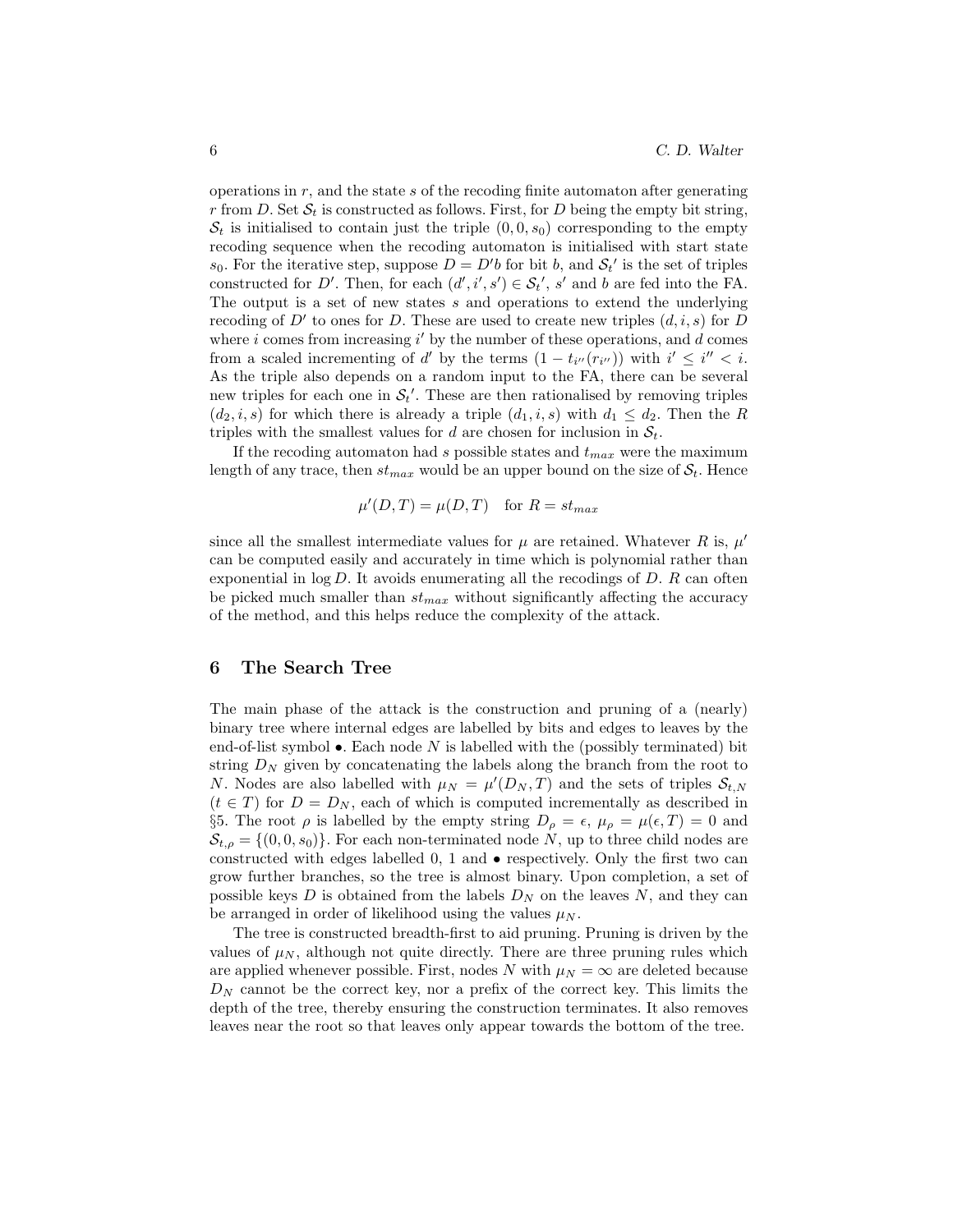#### *Key Recovery from Weak Side Channels* 7

Secondly, un-terminated nodes whose children have all been pruned are also deleted because every line of descent from them eventually leads to a problem.

The third, and final, pruning rule uses two threshold parameters. The first, B, is the maximum breadth of the tree after pruning. The second,  $\lambda$ , is the number of "lookahead" bits. These parameters are chosen to make the construction of the whole tree and subsequent calculations computationally feasible.

The *level* of a node N is its distance from the root, namely  $len(D<sub>N</sub>)$ . Suppose the tree has been fully constructed down to level  $l+\lambda$  and all pruning rules have been applied to the levels above l. For a node N at level l, let  $\mathcal{N}_N$  be the set of all its un-terminated descendents at level  $l+\lambda$ , and its terminated descendents with level at most  $l+\lambda$ . Let<sup>3</sup>  $\bar{\mu}_N = \min\{\mu_{N'} \mid N' \in \mathcal{N}_N\}$ . Then the set of nodes at level l is pruned to leave the B nodes with the smallest values  $\bar{\mu}_N$ .

This rule removes the nodes whose recodings provide the poorest match to the observed leakage. Since recoding choices affect the pattern of subsequent operations and this effect may only become apparent in the metric after processing several more bits, larger values of  $\lambda$  tend to give better results in determining the best match  $D$ . Larger values of  $B$  clearly make the inclusion of the correct key D more likely. Even the best fit key with smallest value at its leaf node may not have the smallest value for  $\mu_N$  or  $\bar{\mu}_N$  at each intermediate node N. So B and  $\lambda$  must be kept large enough to include the correct key; their values can be determined only after practical experiment on the leaking device. It also pays to be increasingly light handed in pruning the final  $\lambda$  levels.

### **7 Locating Bit Errors**

By their nature, all key searching algorithms suffer from unavoidable deficiencies: one is that the best fit key may not be among the good keys which they generate; another is that the correct key may not be the best fit. The first problem arises because the ultimately best fit key is not always the best at intermediate points. To ameliorate this, a number of the best keys need to be continued all the time. This action should also solve the second problem and is achieved by appropriate choice of the parameters, as illustrated in the tables of the next section.

However, there are more subtle causes of errors. A single bit error can completely de-rail the process for several reasons. Firstly, because of nature of the exponentiation algorithm, it may be possible for different key bit sequences to generate identical leakage. An example is described in Appendix 2, and it is indeed a main cause of errors when dealing with the Ha-Moon recoding algorithm. Secondly, there may be so many good choices when the wrong bit is chosen that the correct one does not survive.

Most of these bit errors are at predictable points, namely those for which the relative difference in the values of  $\bar{\mu}$  for the 0-bit and 1-bit choices is very small. Specifically, the set  $\mathcal{N}_N$  is partitioned into subsets  $\mathcal{N}_N^{(0)}$  and  $\mathcal{N}_N^{(1)}$  corresponding

 $\frac{3}{3}$  Different definitions of  $\bar{\mu}$  are possible: e.g. one might weight the metric contribution at level  $l+i$  by  $i^{-1}$  instead of 1 for  $i > 0$ .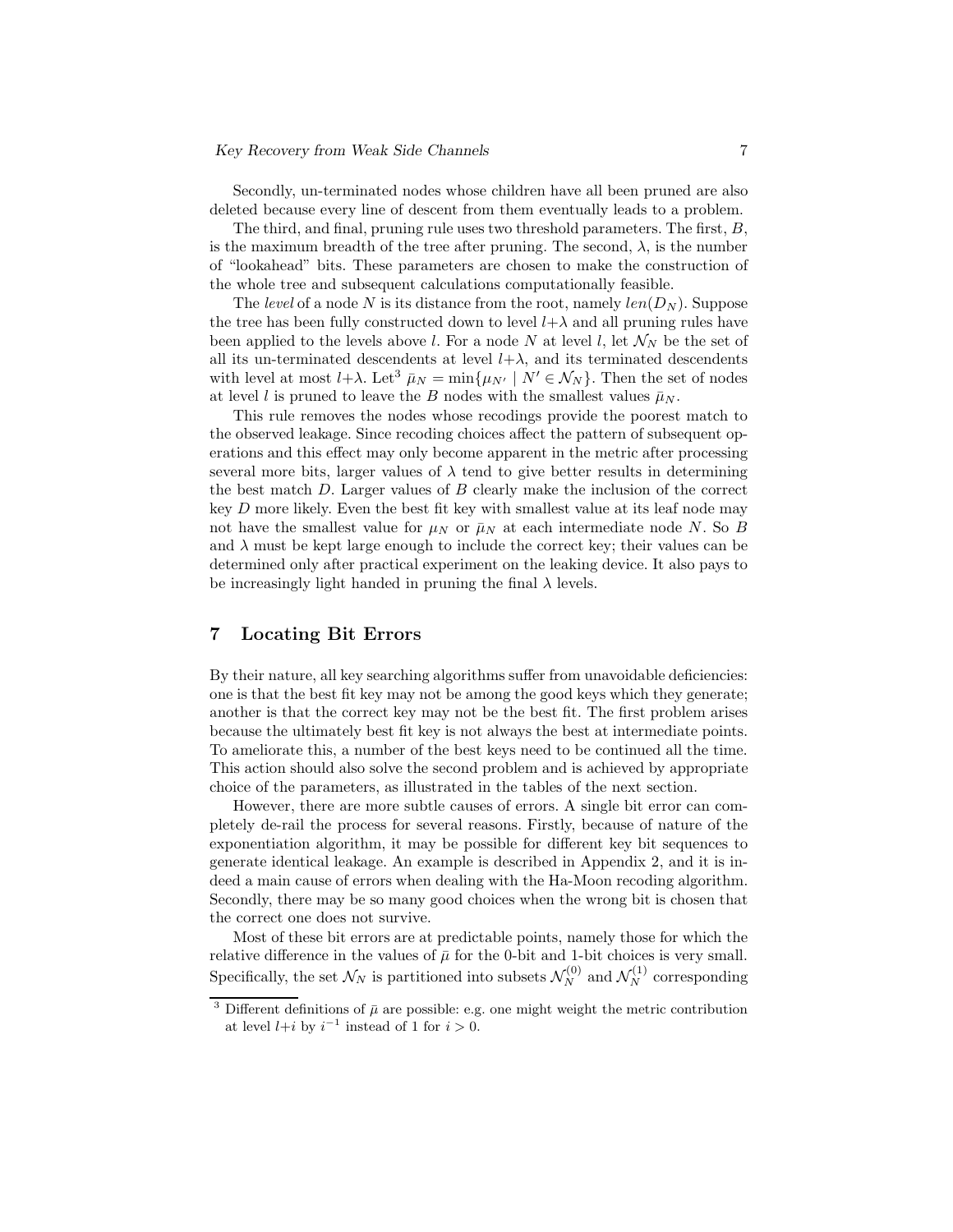to the 0- and 1- branches at N and the minimum metric values are compared for the two sets, where the sums only include terms  $1-t_i(r_i)$  from levels  $l+1$  to  $l+\lambda$ . The difference is a useful measure of confidence in the decision. It enables the search for the correct key to be prioritised by trying alternatives for the most doubtful bit decisions first. This reduces the search cost very considerably.

Finally we note that the smaller  $\mu$  is at the end of the process, the better the fit, and so, on average, the fewer the number of errors. Hence it is possible to select the most likely candidates to break. Sometimes the traces can become incorrectly aligned during key recovery. This leads to a large number of errors and a high value for the metric, but such cases are easily detected and avoided.

#### **8 Example Simulation**

This section contains results from a simulation of the attack applied to the Ha-Moon algorithm [4], showing variations from the choice of parameters. The metric difference described in the previous section was used to order the bit decisions for 192-bit keys, and the bit error with the highest difference between the choices 0 or 1 was located. The probability of it lying at a particular point in this list was recorded. The tables show that errors are strongly associated with smaller differences. Consequently, for example, from Table 1 there is a probability of 0.3868+0.0058 that, with the stated parameters and 0.4 leakage, all the bit errors will be among the  $\frac{2}{16}$ th of bits with the lowest difference. In practice, this means checking the alternatives for only 24 bits in order to have a good probability of recovering a key. This is clearly computationally feasible. The last column states that on average only 9.082 of these bits will be in error, and so  $\frac{1}{2} {24 \choose 9} \approx 2^{19}$  key tests is a realistic average for the effort involved. For the tabulated cases, the total number of errors is typically around 20 if the position of the worst error is anywhere in the top half of the ordered bit list, but, with extra computation, it can become under 11, as happens for the last line of Table 3, which covers 99.5% of all cases.

The investigation did not assess performance on the final  $\lambda$  bits, but any variation in the recovery rate of those bits would not affect the computational complexity significantly.

For the simulation, the trace probability values were approximately normally distributed with expectation  $\frac{1}{2}(E+1)$  where E is the "strength of leakage" value in the first column of Table  $1^4$ . A leakage of 0 means probability  $\frac{1}{2}$  that the operation is a squaring rather than a multiplication, i.e. no information content.

Tables 1 and 2 illustrate the effect of different amounts of leaked data on the key recovery process. Given that the work involved is proportional to the number of traces  $|T|$  and to the number of recoding choices R which are stored, but exponential in the lookahead distance  $\lambda$ , it is clear from Tables 3 to 5 that the most efficient way of recovering the highest number of Ha-Moon recoded exponents is by increasing R.

 $4$  Green *et al.* [3] use a simpler model: trace probabilities are 0 or 1, with average  $\frac{1}{2}(E+1)$ . They need stronger leakage, and tabulate only  $E = 0.6$  and  $E = 0.8$ .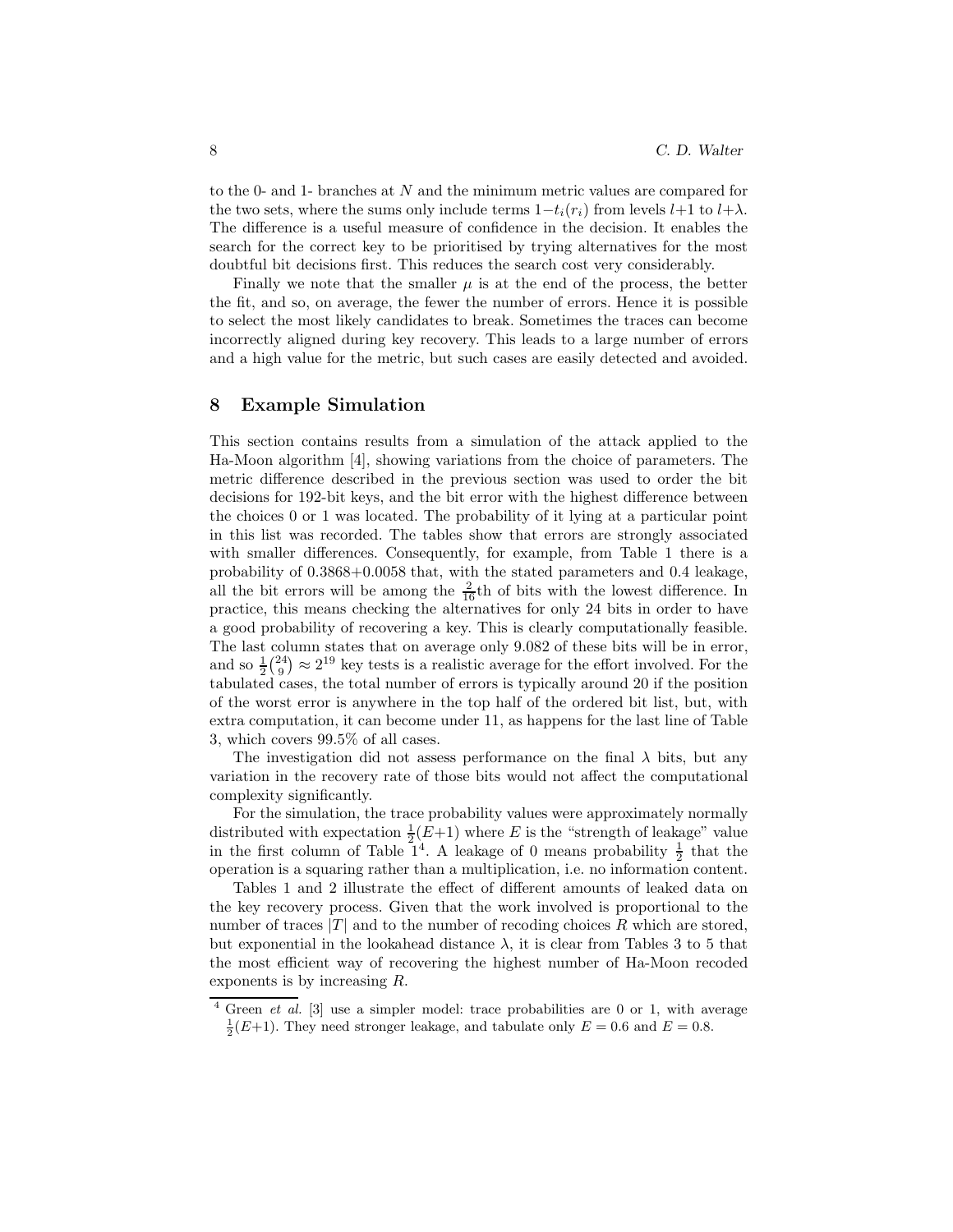| Leakage | In 1st | In 3rd |        | In 7th In 15th | In last | $#Bit$ errors when                                    |
|---------|--------|--------|--------|----------------|---------|-------------------------------------------------------|
| Level   | Half   |        |        |                |         | Quarter Eighth Sixteenth Sixteenth all in last Eighth |
| 0.10    | 1.0000 | 0.0000 | 0.0000 | 0.0000         | 0.0000  |                                                       |
| 0.20    | 1.0000 | 0.0000 | 0.0000 | 0.0000         | 0.0000  |                                                       |
| 0.30    | 0.9697 | 0.0270 | 0.0031 | 0.0002         | 0.0000  | 10.00                                                 |
| 0.35    | 0.5760 | 0.2212 | 0.1542 | 0.0478         | 0.0008  | 9.414                                                 |
| 0.40    | 0.1186 | 0.1456 | 0.3433 | 0.3868         | 0.0058  | 9.082                                                 |
| 0.45    | 0.0143 | 0.0358 | 0.1956 | 0.7407         | 0.0136  | 8.925                                                 |
| 0.50    | 0.0019 | 0.0081 | 0.0811 | 0.8913         | 0.0176  | 8.853                                                 |
| 0.60    | 0.0000 | 0.0001 | 0.0304 | 0.9500         | 0.0195  | 8.790                                                 |

**Table 1.** Distributions for the Worst Error in a 192-bit best-fit Exponent as Leakage varies for Ha-Moon Exponentiation [4] with  $|T|=10, \lambda=5, R=10, B=2.$ 

| Traces                    | In 1st | In 3rd |        | In 7th In 15th | In last | $#Bit$ errors when                                    |
|---------------------------|--------|--------|--------|----------------|---------|-------------------------------------------------------|
| $\left\vert T\right\vert$ | Half   |        |        |                |         | Quarter Eighth Sixteenth Sixteenth all in last Eighth |
| 1                         | 0.9994 | 0.0006 | 0.0000 | 0.0000         | 0.0000  |                                                       |
| $\overline{2}$            | 0.9344 | 0.0656 | 0.0000 | 0.0000         | 0.0000  |                                                       |
| 3                         | 0.7140 | 0.2218 | 0.0642 | 0.0000         | 0.0000  |                                                       |
| 4                         | 0.5154 | 0.1986 | 0.2860 | 0.0000         | 0.0000  |                                                       |
| 5                         | 0.3873 | 0.2010 | 0.4090 | 0.0027         | 0.0000  | 12.07                                                 |
| 6                         | 0.3081 | 0.1984 | 0.4579 | 0.0356         | 0.0000  | 11.08                                                 |
| 8                         | 0.1923 | 0.1830 | 0.3849 | 0.2394         | 0.0004  | 10.17                                                 |
| 10                        | 0.1186 | 0.1456 | 0.3433 | 0.3868         | 0.0058  | 9.082                                                 |
| 20                        | 0.0095 | 0.0369 | 0.1850 | 0.4619         | 0.3067  | 5.847                                                 |
| 40                        | 0.0000 | 0.0025 | 0.0403 | 0.2456         | 0.7116  | 3.754                                                 |

**Table 2.** Distributions for the Worst Error in a 192-bit best-fit Exponent as the Number of Traces varies for Ha-Moon Exponentiation with 0.4 leakage,  $\lambda=5$ ,  $R=10$ ,  $B=2$ .

In the case of Liardet-Smart recoding [8], it is much harder to extract the correct key than for the Ha-Moon recoding because it is much more difficult to align the traces correctly. For example, for a maximum base  $2^4$ , digits  $0, \pm 1, \pm 3,$  $\pm 5$ ,  $\pm 7$ , 0.4 leakage,  $\lambda = 5$  and  $B = 2$ , but taking 30 traces and  $R = 30$ , 0.38 of 192-bit exponents have all errors located in the last eighth of the ordered bit list. For 0.38 of cases the worst error occurs in the first half of the list, but, on average key guesses have fewer than 7.5 bit errors, so it is still computationally feasible to recover almost all keys.

The Oswald-Aigner recoding [9] has comparable strength to that of Ha-Moon: with the reference values of 0.4 leakage, 10 traces,  $\lambda=5$ ,  $R=10$  and  $B=2$ , 0.2714 of 192-bit exponents have all errors located in the last eighth of the ordered bits.

The standard, deterministic binary method is also susceptible to the algorithm. Coding decisions are unique and do not propagate to other positions, so only  $\lambda=1$ ,  $R=1$  and  $B=1$  make sense. With 0.3 leakage and 10 traces, over 98% of 192-bit exponents are recovered with no errors at all. Unlike that of Green *et*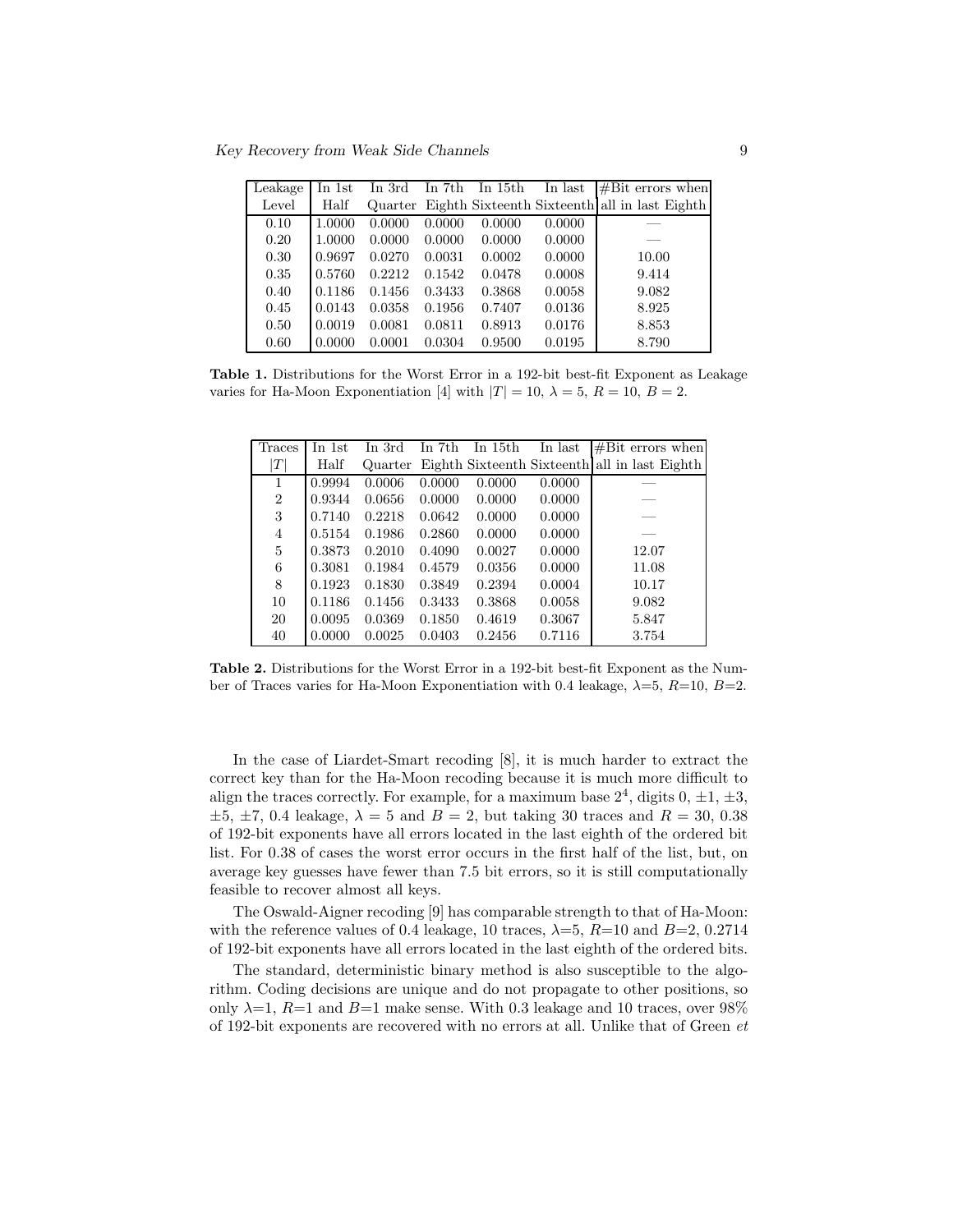| Recodings      | In 1st |        |        | In 3rd In 7th In 15th | In last | $#Bit$ errors when                                    |
|----------------|--------|--------|--------|-----------------------|---------|-------------------------------------------------------|
| R              | Half   |        |        |                       |         | Quarter Eighth Sixteenth Sixteenth all in last Eighth |
| 6              | 0.5547 | 0.2508 | 0.1599 | 0.0341                | 0.0005  | 9.431                                                 |
| $\overline{7}$ | 0.3576 | 0.2871 | 0.2668 | 0.0864                | 0.0021  | 9.023                                                 |
| 8              | 0.2541 | 0.2359 | 0.3268 | 0.1807                | 0.0025  | 9.264                                                 |
| 9              | 0.1662 | 0.1929 | 0.3584 | 0.2777                | 0.0048  | 9.029                                                 |
| 10             | 0.1186 | 0.1456 | 0.3433 | 0.3868                | 0.0058  | 9.082                                                 |
| 12             | 0.0605 | 0.0876 | 0.2930 | 0.5516                | 0.0073  | 9.012                                                 |
| 15             | 0.0228 | 0.0472 | 0.2208 | 0.6999                | 0.0093  | 8.945                                                 |
| 20             | 0.0104 | 0.0175 | 0.1553 | 0.8045                | 0.0123  | 8.960                                                 |
| 30             | 0.0051 | 0.0112 | 0.1087 | 0.8579                | 0.0171  | 8.755                                                 |

**Table 3.** Distributions for the Worst Error in a 192-bit best-fit Exponent as the Number of Recodings varies for Ha-Moon Exponentiation with 0.4 leakage,  $|T|=10$ ,  $\lambda=5$ ,  $B=2$ .

| Lookahead In 1st In 3rd In 7th In 15th In last |        |        |        |        |        | $#Bit$ errors when                                    |
|------------------------------------------------|--------|--------|--------|--------|--------|-------------------------------------------------------|
| $\lambda$                                      | Half   |        |        |        |        | Quarter Eighth Sixteenth Sixteenth all in last Eighth |
| 1                                              | 0.2456 | 0.2037 | 0.3370 | 0.2107 | 0.0030 | 9.331                                                 |
| $\overline{2}$                                 | 0.2019 | 0.1873 | 0.3277 | 0.2782 | 0.0049 | 9.222                                                 |
| 3                                              | 0.1632 | 0.1685 | 0.3403 | 0.3220 | 0.0060 | 9.269                                                 |
| 4                                              | 0.1378 | 0.1572 | 0.3341 | 0.3659 | 0.0050 | 9.209                                                 |
| 5                                              | 0.1186 | 0.1456 | 0.3433 | 0.3868 | 0.0058 | 9.082                                                 |
| 6                                              | 0.0997 | 0.1348 | 0.3502 | 0.4095 | 0.0058 | 9.039                                                 |
| 8                                              | 0.0829 | 0.1380 | 0.3423 | 0.4312 | 0.0056 | 8.977                                                 |
|                                                |        |        |        |        |        |                                                       |

**Table 4.** Distributions for the Worst Error in a 192-bit best-fit Exponent as the Lookahead Value  $\lambda$  varies for Ha-Moon Exponentiation with 0.4 leakage,  $|T|=10$ ,  $R=10$ ,  $B=2$ .

*al.* [3], this algorithm reduces to the obvious, and probably optimal, one for the binary algorithm: it simply averages the leakage from each operation to see if a squaring is more or less likely than a multiplication followed by a squaring.

# **9 Complexity**

For algorithm complexity, constant time and space is assumed for individual machine-level instructions, i.e. they are independent of the volume of data and the required arithmetic accuracy. It is also assumed that generation and storage of all possible recodings of a single input digit require  $O(1)$  time and space.

There are two main terms in the time complexity for processing level  $l$  of the search tree. First, tree construction consists primarily of incrementing the metric values at level  $l+\lambda$  to those for level  $l+\lambda+1$ . This takes  $O(2^{\lambda}BTR\log R)$  time since there are  $O(2^{\lambda}B)$  nodes to consider, each having T traces with R recodings apiece. Each recoding is extended in all possible ways – constant time order – but it takes  $O(R \log R)$  time to select the R best recodings to keep. Secondly, pruning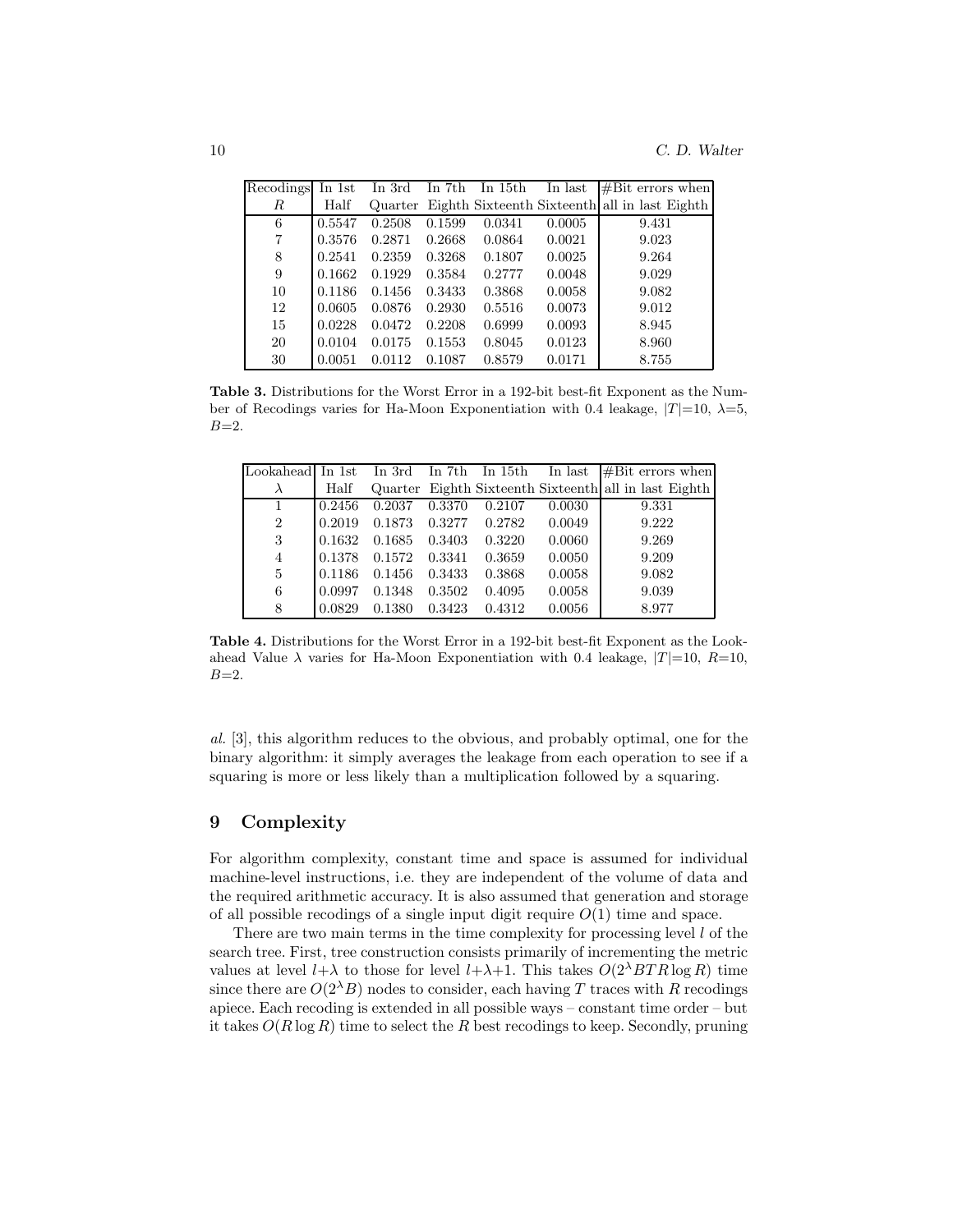|                |        |               |        |        |        | Tree Width In 1st In 3rd In 7th In 15th In last #Bit errors when |
|----------------|--------|---------------|--------|--------|--------|------------------------------------------------------------------|
| В              | Half   |               |        |        |        | Quarter Eighth Sixteenth Sixteenth all in last Eighth            |
|                | 0.1521 | 0.1534 0.3285 |        | 0.3613 | 0.0047 | 9.199                                                            |
| $\overline{2}$ | 0.1186 | 0.1456 0.3433 |        | 0.3868 | 0.0058 | 9.082                                                            |
| 4              | 0.0983 | 0.1493        | 0.3348 | 0.4103 | 0.0073 | 9.038                                                            |
| 8              | 0.0882 | 0.1313        | 0.3286 | 0.4440 | 0.0079 | 9.012                                                            |
| 12             | 0.0857 | 0.1325        | 0.3346 | 0.4378 | 0.0094 | 8.926                                                            |
| 16             | 0.0898 | 0.1357        | 0.3233 | 0.4433 | 0.0079 | 8.949                                                            |

**Table 5.** Distributions for the Worst Error in a 192-bit best-fit Exponent as the Tree Width B varies for Ha-Moon Exponentiation with 0.4 leakage,  $\lambda=5$ ,  $|T|=10$ ,  $R=10$ .

is dominated by the  $O(B \log B)$  time required to order nodes. The first of these terms is the most likely to dominate for expected choices of the parameters. Both must also be multiplied by the bit length of the key, *viz*. log D, to obtain the time for processing complete traces. The space complexity has two contributions. The first is  $O(2^{\lambda}BRT)$  for storing details of the R recodings per trace associated with the  $O(2^{\lambda}B)$  nodes between levels l and  $l+\lambda$  during tree construction. The other is  $O(B \log D)$  for storing details of nodes in the completed, pruned part.

# **10 Conclusion**

A computationally feasible algorithm has been presented for determining the secret key used repeatedly in exponentiations where there is weak side channel leakage and randomised recoding has been employed to nullify the leakage. It has been shown that it is still frequently possible to recover the key. Moreover, it is easy to determine which results have few bit errors, and it is easy to locate the potential errors.

#### **Acknowledgement**

The author would like to thank Werner Schindler of BSI for helpful conversations.

#### **References**

- 1. Digital Signature Standard (DSS), FIPS PUB 186-2 (Appendix 6), U.S. National Institute of Standards and Technology, 27 Jan 2000.
- 2. E. Brier & M. Joye, Weierstraß Elliptic Curves and Side-Channel Attacks, Public Key Cryptography (Proc. PKC 2002), D. Naccache & P. Paillier (editors), LNCS **2274**, Springer-Verlag, 2002, pp. 335–345.
- 3. P. J. Green, R. Noad & N. Smart, Further Hidden Markov Model Cryptanalysis, Cryptographic Hardware and Embedded Systems – CHES 2005, LNCS **3659**, Springer-Verlag, 2005, pp. 61–74.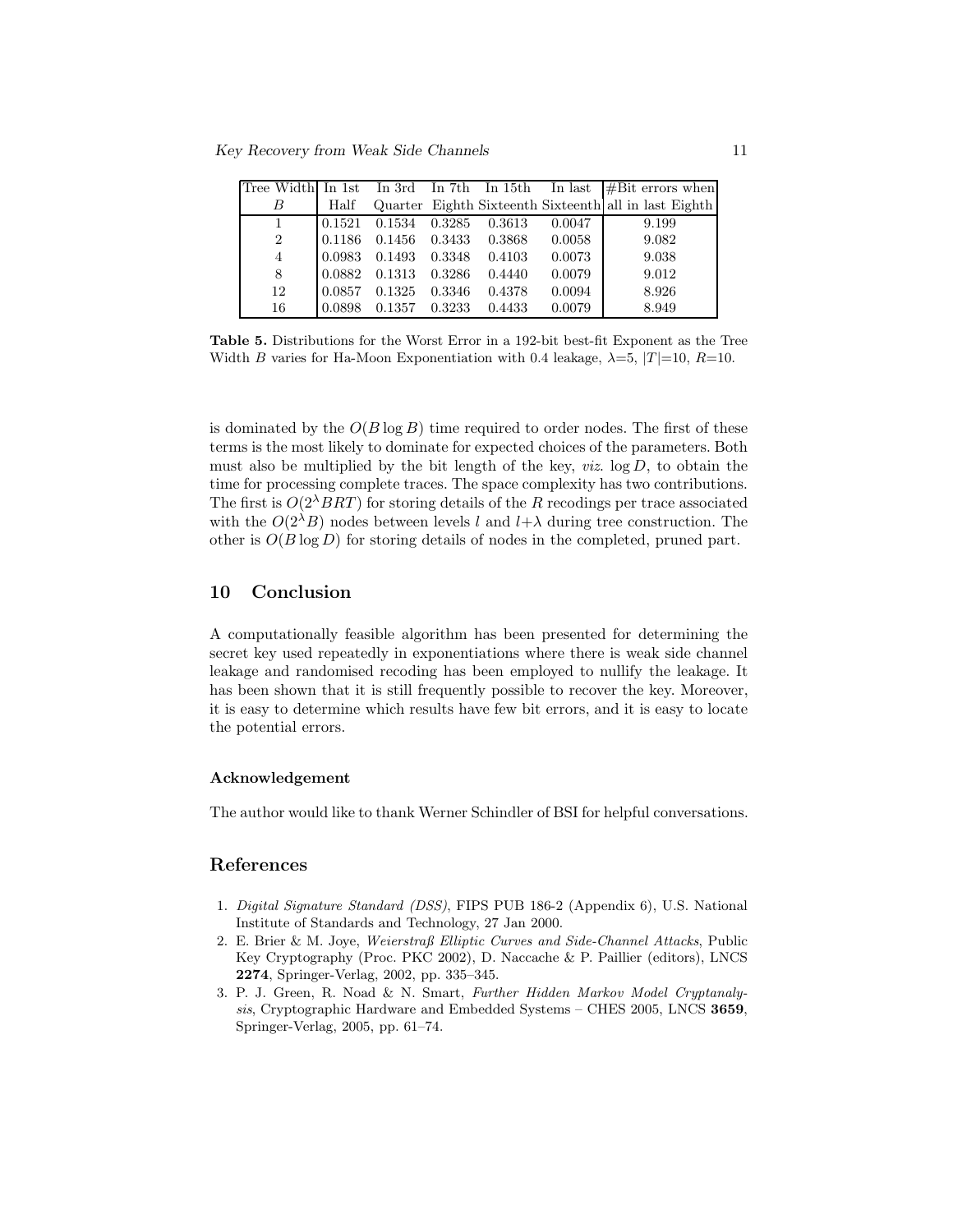- 4. J. C. Ha & S. J. Moon, Randomized Signed-Scalar Multiplication of ECC to Resist Power Attacks, Cryptographic Hardware and Embedded Systems – CHES 2002, B. Kaliski, C¸ . K. Ko¸c & C. Paar (editors), LNCS **2523**, Springer-Verlag, 2002, pp. 551–563.
- 5. C. Karlof & D. Wagner, Hidden Markov Model Cryptanalysis, Cryptographic Hardware and Embedded Systems – CHES 2003, C. D. Walter, C. K. Koç & C. Paar (editors), LNCS **2779**, Springer-Verlag, 2003, pp. 17–34.
- 6. P. Kocher, Timing Attack on Implementations of Diffie-Hellman, RSA, DSS, and other systems, Advances in Cryptology – Crypto '96, N. Koblitz (editor), LNCS **1109**, Springer-Verlag, 1996, pp. 104–113.
- 7. P. Kocher, J. Jaffe & B. Jun, Differential Power Analysis, Advances in Cryptology – Crypto '99, M. Wiener (editor), LNCS **1666**, Springer-Verlag, 1999, pp. 388– 397.
- 8. P.-Y. Liardet & N. P. Smart, Preventing SPA/DPA in ECC Systems using the  $Jacobi$  Form Cryptographic Hardware and Embedded Systems – CHES 2001, C. K. Koç, D. Naccache & C. Paar (editors), LNCS 2162, Springer-Verlag, 2001, pp. 391–401.
- 9. E. Oswald & M. Aigner, Randomized Addition-Subtraction Chains as a Countermeasure against Power Attacks, Cryptographic Hardware and Embedded Systems – CHES 2001, C¸ . K. Ko¸c, D. Naccache & C. Paar (editors), LNCS **2162**, Springer-Verlag, 2001, pp. 39–50.
- 10. L. R. Rabiner & B. H. Juang, An Introduction to Hidden Markov Models, IEEE ASSP Magazine, vol. **3**, no. 1, January 1986, pp. 4–16.
- 11. A. J. Viterbi, Error Bounds for Convolutional Codes and an Asymptotically Optimum Decoding Algorithm, IEEE Trans. Information Theory, vol. **13** no. 2, April 1967, pp. 260–269.
- 12. C. D. Walter, Breaking the Liardet-Smart Randomized Exponentiation Algorithm, Proc. Cardis '02, San José, November 2002, USENIX Association, Berkeley, 2002, pp. 59–68.
- 13. C. D. Walter, Issues of Security with the Oswald-Aigner Exponentiation Algorithm, Topics in Cryptology – CT-RSA 2004, T. Okamoto (editor), LNCS **2964**, Springer-Verlag, 2004, pp. 208–221.
- 14. C. D. Walter, Longer Randomly Blinded RSA Keys may be Weaker than Shorter Ones, Workshop on Information Security Applications – WISA 2007, S. Kim, M. Yung & H.-W. Lee (editors), LNCS **4867**, Springer-Verlag, 2007, pp. 303–316.
- 15. S.-M. Yen, C.-N. Chen, S. J. Moon & J. C. Ha, Improvement on Ha-Moon Randomized Exponentiation Algorithm, Information Security and Cryptology – ICICS 2004, C. Park & S. Chee (editors), LNCS **3506**, Springer-Verlag, 2005, pp. 154–167.

# **11 Appendix 1: A Markov Model**

This section describes the construction of a hidden Markov Model  $H$  for dealing with multiple traces [10]. We start with the case of a single trace.

The recoding automaton is a Markov process with a finite number of states and transitions which depend on the next key digit and bits from a random number generator. On entering a state after traversing the appropriate transition, the recoding algorithm generates a recoded digit which is transformed into a sequence of multiplicative operations. The attacker observes these operations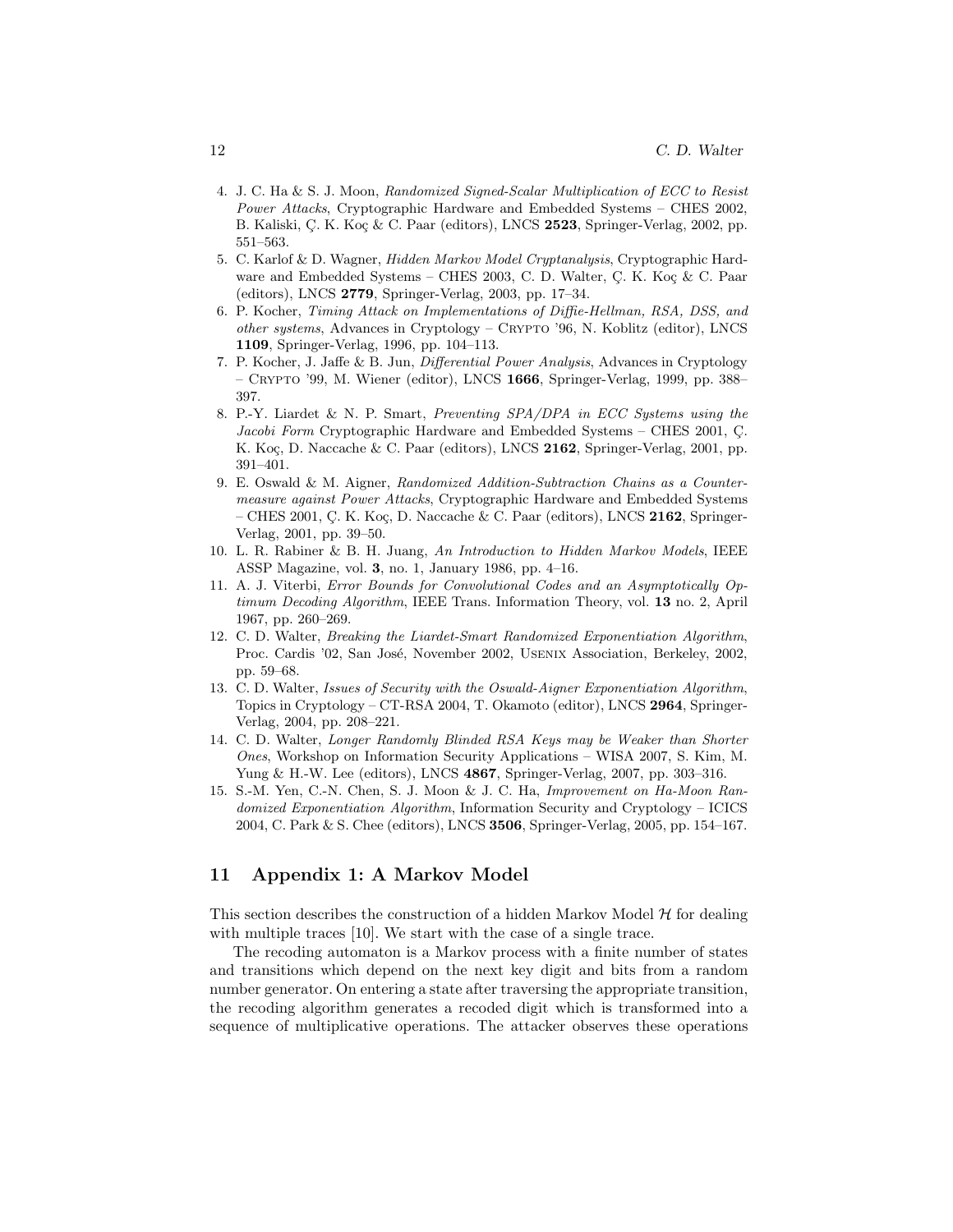with restricted clarity. Because the observations do not correspond directly to the states, the sequence of states is not known, giving a *hidden* Markov process.

Without loss of generality, we can assume that the sequence of states determines D uniquely. Then the problem is to determine the most likely sequence of states which generates the given sequence of observations. An algorithm for finding an optimal solution is due to Viterbi [11]. It computes the maximum probability  $P_i(s_i)$  of any sequence of states  $s_0s_1...s_i$  from the start state  $s_0$  to state  $s_i$  at the time of the *i*th observation, given the sequence of observations up to that point. By keeping track of which state  $s_{i-1}$  leads to  $P_i(s_i)$ , the optimal sequence of states can be reconstructed from the final best state.

The model  $H$  for many traces is constructed as follows. Assume there are  $|T|$ copies of the recoding automaton indexed by the elements of the trace set T . These generate the operation sequences that are observed through the traces. Let S be the set of states of the automaton. When i digits of D have been processed by each copy of the automaton, we have an element of  $S \times N$  for each  $t \in T$ , which provides the state  $s_{ti}$  reached by the automaton of index t, and the number of operations  $n_{ti}$  so far in its recoding. This T-tuple of pairs is a state in H. The start state has  $(s_{t0}, n_{t0})=(s_0, 0)$  for each  $t\in T$ . So the state set of H is the subset of  $(S \times N)^T$  which is reachable from the start state. This is finite because each  $n_{ti}$  is bounded above by the length of its trace t.

Transitions in  $H$  are T-tuples of transitions from the basic recoding automaton, subject to the consistency requirement that they all correspond to the same input bit (or digit). So the inputs which determine a transition in  $H$  are a digit from D and a T -tuple of random numbers. The probability of this transition is the product of the probabilities of the  $|T|$  constituent transitions of the original automaton. When the end-of-list symbol  $\bullet$  is read from D, each finite automaton enters its final state, and the final state  $\bullet$  of H is reached. The transition to this state generates any necessary final operations in the  $|T|$  recoding sequences.

A path  $p = s_0 s_1...s_i$  in H represents the first i recoding steps which have been performed for each of the traces. So p determines a path  $p_t = s_{0,t} s_{1,t}...s_{i,t}$ in copy  $t \in T$  of the recoding automaton. If  $r_t$  is the recoding sequence along that path then it has a metric value  $\mu(r_t, t)$  defined in §5. This leads to defining a path metric  $\mu(p) = \sum_{t \in T} \mu(r_t, t)$ . The "goodness" value of a state is the minimum  $\mu(p)$  over all paths p to that state. It is easily computed incrementally by increasing path length. By keeping a pointer back to the previous state on the minimum path, the best path from start to final state can be constructed, and hence the best-fit key obtained.

If the number of operations is completely determined by the key so that all traces have the same length, then there are typically  $O(|S||^{T})$  states which need processing for each input digit. There are more when trace lengths can vary. So, being exponential in  $|T|$ , the usual Viterbi algorithm becomes totally impractical when the leakage is so weak that more than a few tens of traces are needed. The algorithm in the main body of the paper is a pruned and re-organised version of this which is linear in  $|T|$ .